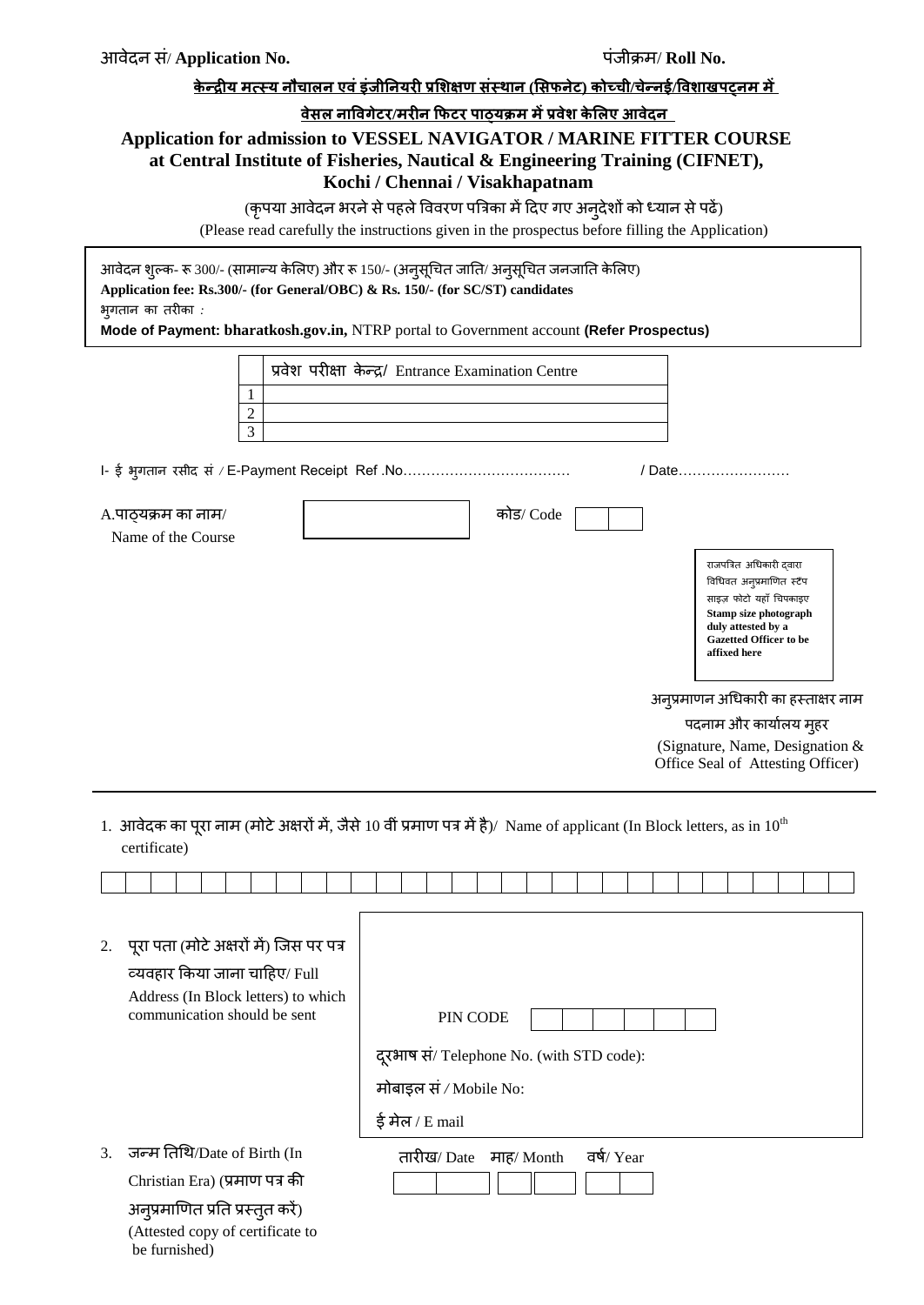| 4. | समुदाय/Community(Put $\checkmark$ ) |
|----|-------------------------------------|
|    |                                     |

| 4. समुदाय/Community(Put √) | $\vert$ Gen $\vert$ Gen-EWS $\vert$ OBC $\vert$ SC $\vert$ ST $\vert$ SPONS |  |  |
|----------------------------|-----------------------------------------------------------------------------|--|--|
|                            |                                                                             |  |  |

- $5.$  पिता का नाम/Father's Name:
- $6.$  शैक्षिक योग्यता और उत्तीर्ण परीक्षा का विवरण/ Particulars of Educational Qualification & Examinations Passed
- i. एस एस एल सी/ दसवीं कक्षा या समात्*ल्य/ (अंक पत्र की* अनुप्रमाणित प्रति संलग्न करें)/  $\mathrm{SSLC}/10^\mathrm{th}\ \mathrm{Std}$ ./or Equivalent (Attested copy of mark list to be furnished).

| उत्तीर्ण करने का | प्राप्त कुल  | कुल योग/       | अंक की     |
|------------------|--------------|----------------|------------|
| वर्ष/Year of     | अंक/Total    | Grand<br>Total | प्रतिशतता/ |
| Passing          | <b>Marks</b> |                | Percentage |
|                  | Obtained     |                | of Marks   |
|                  |              |                |            |
|                  |              |                |            |
|                  |              |                |            |
|                  |              |                |            |
|                  |              |                |            |

ii. अनिवार्य विषयों में प्राप्त अंक ( दसवीं कक्षा या समतुल्य)/ Marks in the essential subjects (10<sup>th</sup> std or equivalent)

| विषय/Subject      | अधिकतम अंक/Max.<br><b>Marks</b> | प्राप्त अंक/ Marks obtained   अंक की प्रतिशतता/ % | of marks |
|-------------------|---------------------------------|---------------------------------------------------|----------|
| गणित/ Mathematics |                                 |                                                   |          |
| विज्ञान/ Science  |                                 |                                                   |          |

7. ज्ञात भाषाएँ/ Languages known अंग्रेज़ी/ English दहन्दी/ Hindi अन्य भाषाएं(स्पष्ट करें)/ Other languages (Specify) <u>बोलना/Speak</u> पढना/ Read लिखना/ Write 8. शारीरिक माप/ Physical Measurement a. लंबाई/Height (in Cm.):

- 
- b. बाय/Weight (in Kg.) :
- c. सीना/ Chest:

साधायण/ Normal (in Cm.) :

विस्तारित/Expanded (in Cm.) :

- 9. क्मा तैयाई जानतेहैं/Whether knows swimming हाँ/नहीं/  $Yes / No.$
- 10. अनुरग्नकों की सूिी/ List of Enclosures
	- 1. आयु प्रमाण पत्र की अनुप्रमाणित प्रति/ Attested copy of age certificate
	- 2. एस एस एल सी/ दसवीं कक्षा/ समतुल्य के अंक पत्र की अनुप्रमाणित प्रति/ Attested copy of SSLC / 10<sup>th</sup> Std / equivalent Mark list
	- 3. समुदाय प्रमाण पत्र की अनुप्रमाणित प्रति( केवल अनुसूचित जाति/ अनुसूचित जनजातत के लरए) Attested copy of Community certificate ( for SC / ST/Gen-EWS /OBC only)
	- 4. अपना पता लिखित 25 x 11 सें मी साइज़ के 1 लिफाफे (बिना स्टैंप के) Unstamped self addressed cover size 25cms x 11 cms – 1 nos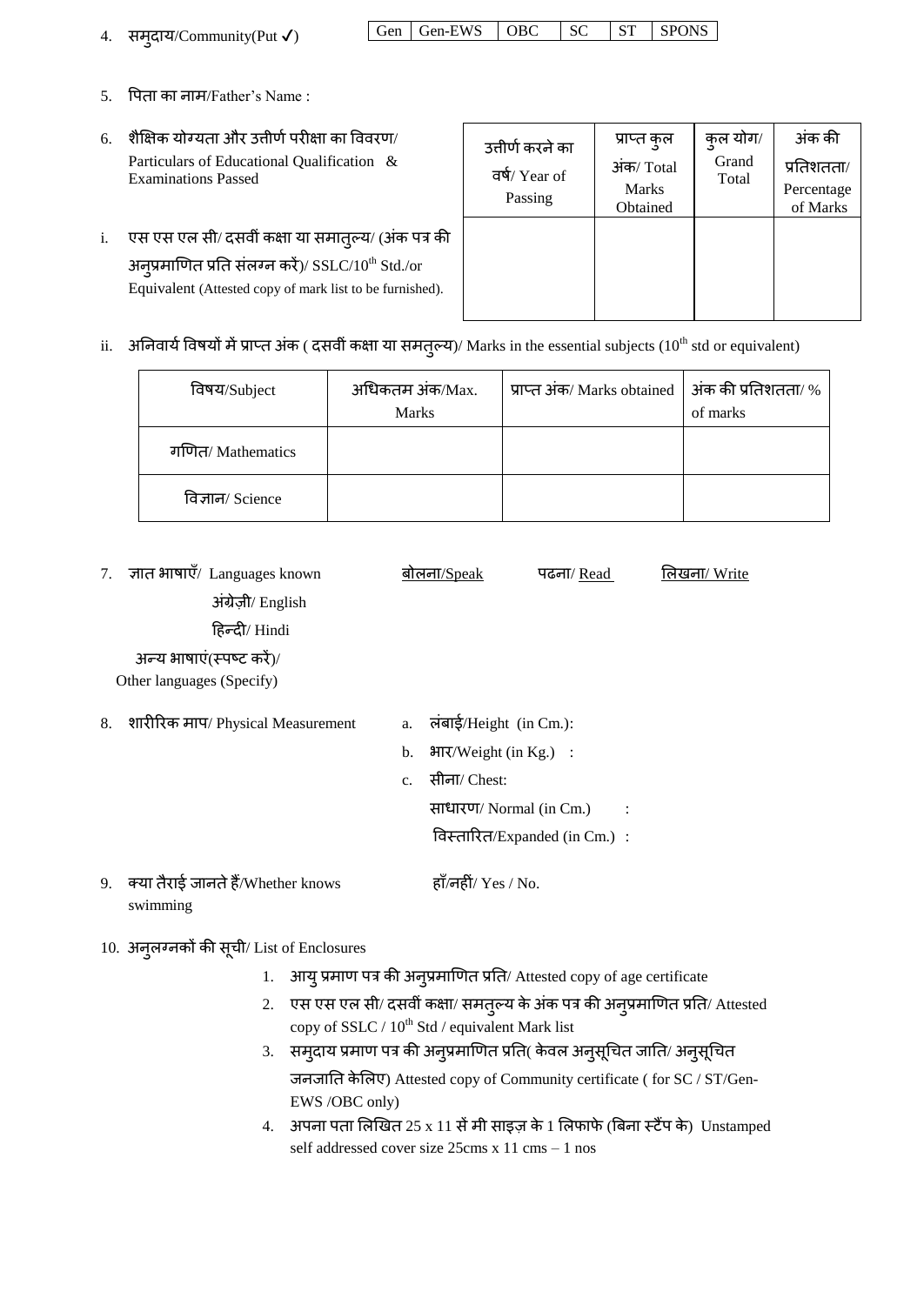#### **घोषणा/ Declaration**

मैं घोषणा करता हूँ कि मेरे दवारा दिए गए उपरोक्त ब्योरे मेरी जानकारी और विश्वास के अनुसार सही और पूर्ण है | यदि मेरा

#### चयन किया गया, तो मैं प्रशिक्षण की अवधि में संस्थान में लागू सभी नियम-विनियमों के पालन करने का वचन देता हूँ |

I hereby declare that the above particulars furnished by me are correct and complete to the best of my knowledge and belief. If selected, I also undertake to abide by all rules and regulations in force at the Institute during the period of training.

| स्थान/Place: |                                            |
|--------------|--------------------------------------------|
| तारीख/Date : | आवेदक का हस्ताक्षर/Signature of Applicant. |
|              |                                            |
|              |                                            |
| स्थान/Place: | माता या पिता/अभिभावक का प्रतिहस्ताक्षर/    |
| तारीख/Date : | Counter Signature of Parent / Guardian     |

#### मात्स्मिकी संगठनों (नीजि उदयोग) दवारा प्रायोजित उम्मीदवारों केलिए अतिरिक्त घोषणा (खुले चयन केलिए लागू नहीं) **Additional declaration for candidates sponsored by Fisheries Organisation (Private Industry) (not applicable for open selection)**

भैं / हभ तनम्नलरणखत शतों ऩय उऩयोक्त उम्भीदवाय श्री...................................... को लसपनेट कोच्िी/ िेन्नई/ववशाखऩट्टनभ भेंवी एन सी/ एभ एप सी प्रलशऺण के लरए प्रामोजजत कयता हूॉ/कयतेहैं**|** I / We hereby sponsor the above candidate Shri \_\_\_\_\_\_\_\_\_\_\_\_\_\_\_\_\_\_\_\_\_\_\_\_\_\_\_\_\_\_\_\_\_ for training in VNC/ MFC at

- CIFNET, Kochi/Chennai/Visakhapatnam on the following conditions:
- i. मेरे/ हमारे पास 25 जी आर टी से अधिक भार वाले मत्स्यग्रहण जलयान है| मैं/हम ने इस के निर्माण केलिए आदेश दिया/दिए हैं और इसके समर्थन में सब्**त इसके साथ संलग्न है|** पंजीकरण की/सक्षम प्राधिकारी से प्राप्त विधिवत माँग पत्र की प्रति संलग्न कयें**|**

I/We own/have placed orders for the construction of fishing vessels(s) of more than 25 GRT and that supporting evidence is furnished herewith. (Copy of Certificate of Registry/valid letter of indent from the competent authority should be furnished).

ii. मैं/हम 24 महीने के प्रशिक्षण केलिए रु 1,500/- प्रति महीने के दर पर पूरी अवधि केलिए अग्रिम के रूप में रु 36,000/- एक मुश्त में ही, वृत्तिका राशि और जमानत बंधपत्र तथा रू 15,000/- की बैंक गारंटी, प्रवेश लेते समय सिफनेट में जमा करेंगे|

I/We shall deposit with CIFNET the stipend amount of Rs.36,000/- in lump sum as advance for the entire period of 24months training @ Rs. 1,500/- p.m. and also Surety Bond & Bank Guarantee for Rs.15,000/- at the time of admission.

iii. भैं/हभ उऩयोक्त उम्भीदवाय को भेये/ हभायेअऩनेजरमान भेंआवश्मक सॊस्थानोत्तय प्रलशऺण प्रदान करूॉगा */* कयेंगे**|** I/We shall provide necessary post-institutional training to the above candidate in my/our own vessels.

स्थान/Place: कार्यालय मुहर (Office Seal) प्राधिकृत व्यक्ति/मालिक की पदवी और तायीख/Date : नाभ सदहत हस्ताऺय/ Signature with Name & Status of Owner/ Authorized Person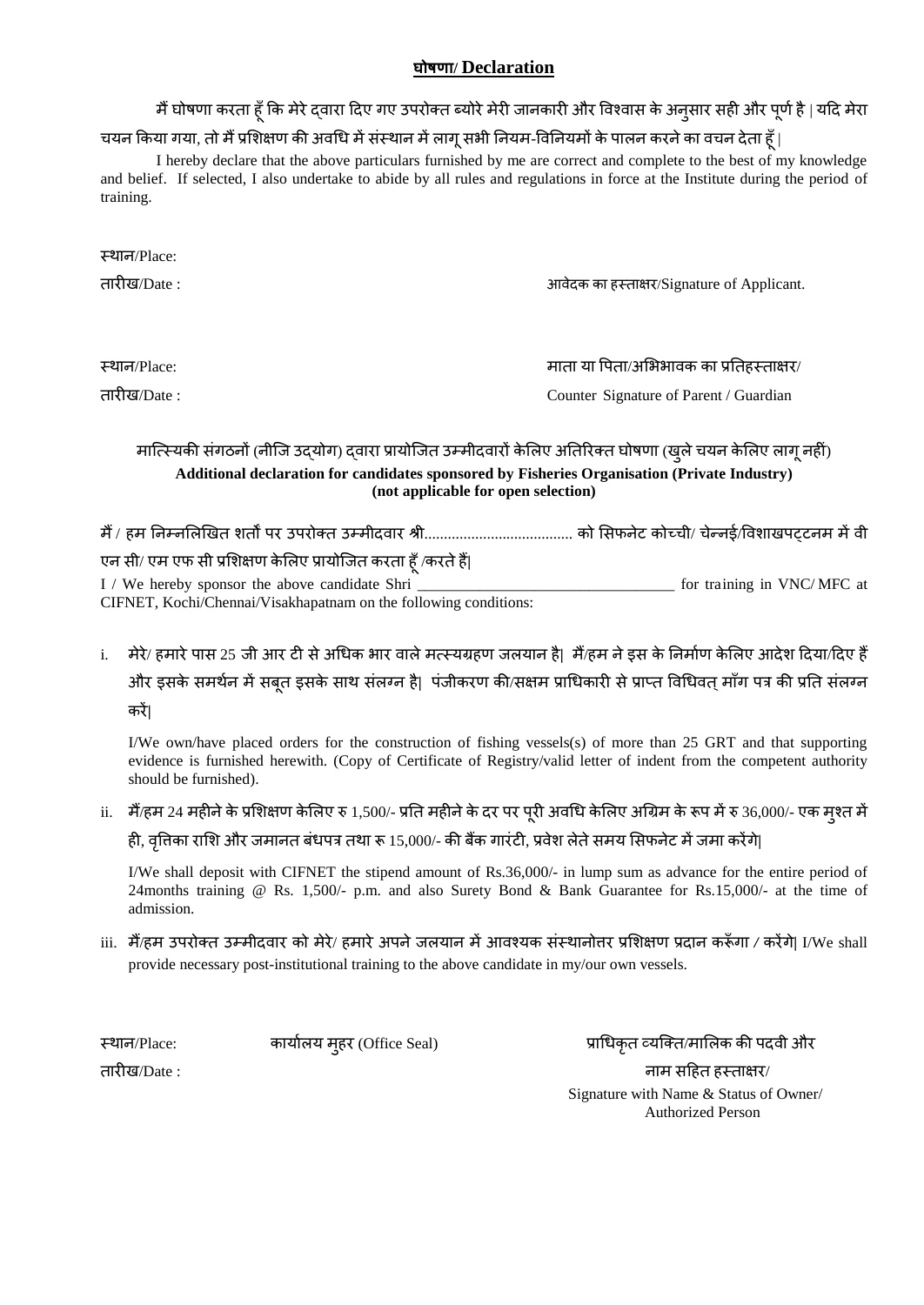# बायत सयकाय **/ GOVERNMENT OF INDIA**

# लसपनेट**õ,** पाईन आट्ास एवन्मू**,** कोच्िी**-**682 016**/ CIFNET, FINE ARTS AVENUE, KOCHI-682 016.**

दयूबाष**/** Telephone: 0484-2351610, 2351493, 2351790

| आवेदन सं/Application No.                                    |                                                                                   |                                                                                                                                       | राजपत्रित अधिकरी<br>दवारा विधिवत                    |
|-------------------------------------------------------------|-----------------------------------------------------------------------------------|---------------------------------------------------------------------------------------------------------------------------------------|-----------------------------------------------------|
|                                                             | प्रवेश पत्र / HALL TICKET                                                         |                                                                                                                                       | अनुप्रमाणित स्टॉॅंिप साइज़                          |
|                                                             | वी.एन.सी / एम.एफ.सी में प्रवेश केलिए सामान्य  प्रवेश परीक्षा                      |                                                                                                                                       | फोटोग्राफ यहाँ चिपकाइए<br>Stamp size                |
|                                                             | photograph duly<br>attested by a                                                  |                                                                                                                                       |                                                     |
| <b>Common Entrance Examination for admission to VNC/MFC</b> | <b>Gazetted Officer to</b><br>be affixed here.                                    |                                                                                                                                       |                                                     |
|                                                             |                                                                                   |                                                                                                                                       |                                                     |
|                                                             |                                                                                   |                                                                                                                                       |                                                     |
|                                                             | (सिफनेट दवारा भरा जाना है/To be filled by CIFNET)                                 |                                                                                                                                       |                                                     |
| पंजीक्रम/Roll No.*                                          |                                                                                   |                                                                                                                                       |                                                     |
|                                                             |                                                                                   |                                                                                                                                       |                                                     |
| प्रवेश परीक्षा केंद्रपे /                                   |                                                                                   |                                                                                                                                       |                                                     |
| <b>Centre of Entrance Examination</b>                       |                                                                                   |                                                                                                                                       |                                                     |
|                                                             |                                                                                   |                                                                                                                                       |                                                     |
|                                                             | प्रवेश परीक्षा की तारीख एवं समय / $\qquad$ : $16$ जुलाई 2022 (शनिवार)10.00 बजे    |                                                                                                                                       |                                                     |
| Date & Time of Entrance Exam                                | $: 16th$ July, 2022 (Saturday) at 10.00 hrs.                                      |                                                                                                                                       |                                                     |
|                                                             |                                                                                   |                                                                                                                                       |                                                     |
| तारीख⁄                                                      |                                                                                   | जारी करने वाले $\mathrm{a}\,\mathrm{s}$ प्राधिकारी का हस्ताक्षर $\sqrt{2}$                                                            |                                                     |
| Date:                                                       |                                                                                   | <b>Signature of Issuing Authority</b>                                                                                                 |                                                     |
|                                                             |                                                                                   |                                                                                                                                       |                                                     |
|                                                             | भारत सरकार / GOVERNMENT OF INDIA                                                  |                                                                                                                                       |                                                     |
|                                                             |                                                                                   | सिफनेट $\mathbf{\tilde{0},}$ फाईन आर्ट्स एवन्यू, कोच्ची-682 016/ $\bf CIFNET$ , $\bf FINE$ <b>ARTS AVENUE</b> , <b>KOCHI-682</b> 016. |                                                     |
|                                                             | दूरभाष/ Telephone: 0484-2351610, 2351493, 2351790                                 |                                                                                                                                       |                                                     |
|                                                             |                                                                                   |                                                                                                                                       |                                                     |
| आवेदन सं /Application No.                                   |                                                                                   |                                                                                                                                       | राजपत्रित अधिकरी                                    |
|                                                             |                                                                                   |                                                                                                                                       | द्वारा विधिवत                                       |
|                                                             | प्रवेश पत्र (अनुलिपि)/HALL TICKET (Duplicate)                                     |                                                                                                                                       | अनुप्रमाणित स्टॉॅिप साइज़<br>फोटोग्राफ यहाँ चिपकाइए |
|                                                             | वी.एन.सी / एम.एफ.सी में प्रवेश केलिए सामान्य प्रवेश परीक्षा                       |                                                                                                                                       | Stamp size                                          |
|                                                             | <b>Common Entrance Examination for admission to VNC/MFC</b>                       |                                                                                                                                       | photograph duly<br>attested by a                    |
|                                                             |                                                                                   |                                                                                                                                       | <b>Gazetted Officer to</b><br>be affixed here.      |
|                                                             |                                                                                   |                                                                                                                                       |                                                     |
|                                                             |                                                                                   |                                                                                                                                       |                                                     |
|                                                             | ((सिफनेट दवारा भरा जाना है /To be filled by CIFNET)                               |                                                                                                                                       |                                                     |
| पंजीक्रम / Roll No.*                                        |                                                                                   |                                                                                                                                       |                                                     |
|                                                             |                                                                                   |                                                                                                                                       |                                                     |
| प्रवेश परीक्षा केंद्रपे /                                   |                                                                                   |                                                                                                                                       |                                                     |
| <b>Centre of Entrance Examination</b>                       |                                                                                   |                                                                                                                                       |                                                     |
| प्रवेश परीक्षा की तारीख एवं समय /                           |                                                                                   |                                                                                                                                       |                                                     |
| Date & Time of Entrance Exam                                | : 16 जुलाई 2022 (शनिवार)10.00 बजे<br>$: 16th$ July, 2022 (Saturday) at 10.00 hrs. |                                                                                                                                       |                                                     |
|                                                             |                                                                                   |                                                                                                                                       |                                                     |